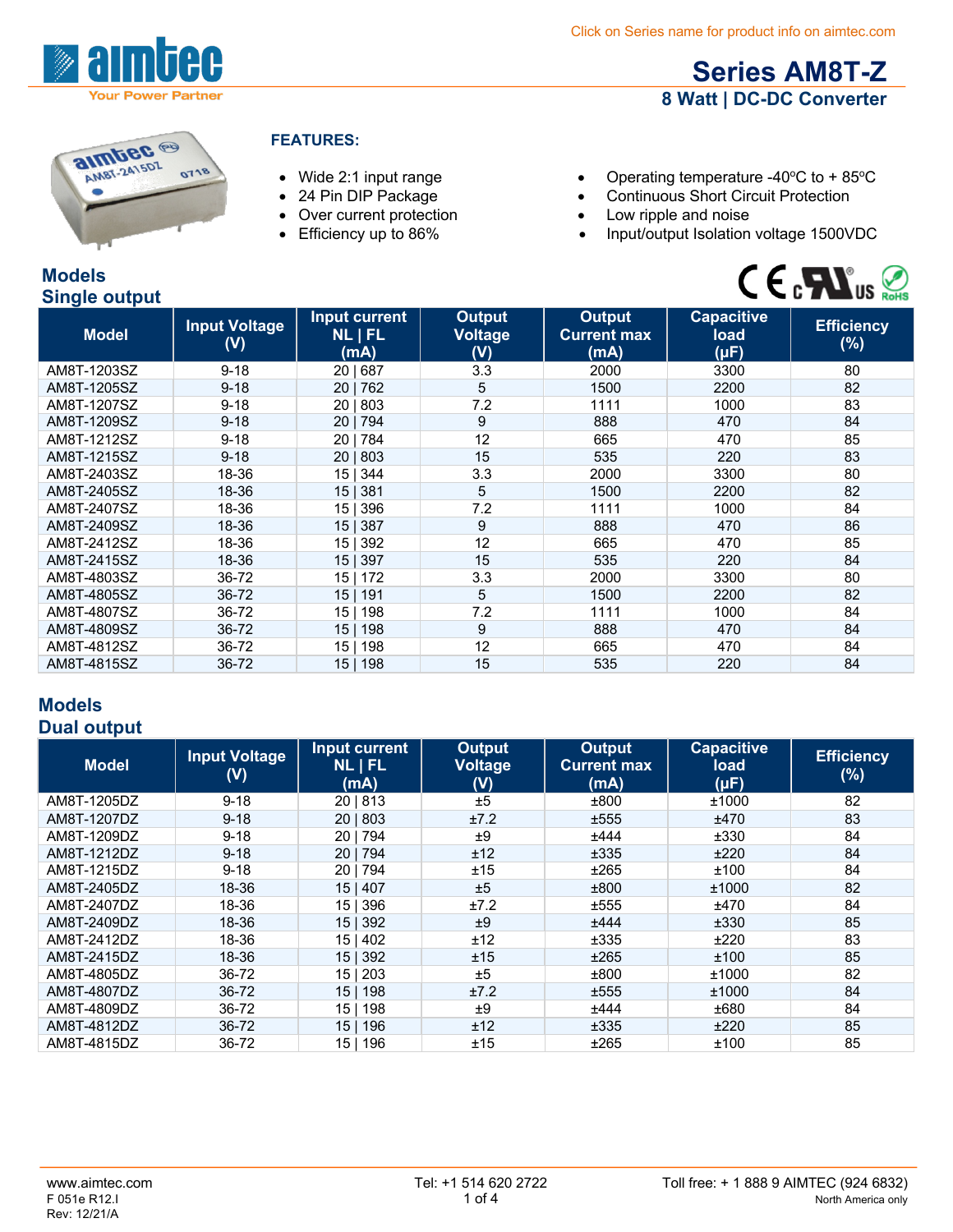

# **Series AM8T-Z**

# **8 Watt | DC-DC Converter**

#### **Input Specifications**

| <b>Parameters</b>                | <b>Nominal</b>     | <b>Typical</b> | <b>Maximum</b> | <b>Units</b> |
|----------------------------------|--------------------|----------------|----------------|--------------|
|                                  | 12                 | $9 - 18$       |                | VDC.         |
| Voltage range                    | 24                 | 18-36          |                | <b>VDC</b>   |
|                                  | 48                 | 36-72          |                | <b>VDC</b>   |
| Filter                           | $\pi$ (Pi) Network |                |                |              |
| Absolute Maximum Rating          | $12$ Vin           | $-0.7 - 25$    |                | <b>VDC</b>   |
|                                  | 24 Vin             | $-0.7-50$      |                | <b>VDC</b>   |
|                                  | 48 Vin             | $-0.7 - 100$   |                | <b>VDC</b>   |
| Peak Input Voltage time          |                    | 100            |                | ms           |
| Input Reflected ripple current * |                    | 35             |                | mA p-p       |

\* The input reflected ripple current should be measured with connected 12μH inductor.

# **Isolation Specifications**

| <b>Parameters</b>   | <b>Conditions</b> | <b>Typical</b> | <b>Rated</b> | <b>Units</b> |
|---------------------|-------------------|----------------|--------------|--------------|
| Tested I/O voltage  | 60 sec            |                | 1500         | <b>VDC</b>   |
| Case/input & Output | 60 sec            | 1000           |              | <b>VDC</b>   |
| Resistance          |                   | >1000          |              | <b>MOhm</b>  |
| Capacitance         |                   | 1000           |              | рF           |

# **Output Specifications**

| <b>Parameters</b>              | <b>Conditions</b>                                 | <b>Typical</b> | <b>Maximum</b> | <b>Units</b>  |
|--------------------------------|---------------------------------------------------|----------------|----------------|---------------|
| Voltage accuracy               |                                                   | ±1             |                | %             |
| <b>Cross Regulation</b>        | Dual output, 1 load: 25 to 100%, other: 100% load | ±5             |                | $\frac{0}{0}$ |
| Short Circuit protection       | Continuous, hiccup                                |                |                |               |
| <b>Short Circuit restart</b>   | Auto recovery                                     |                |                |               |
| <b>Over Current Protection</b> | 150 % of lout max                                 |                |                |               |
| Line voltage regulation        | HL-LL                                             | ±0.5           |                | $\%$          |
|                                | 0% to 100% load, 3.3 Vout                         | ±1.5           |                | $\%$          |
| Load voltage regulation        | 0% to 100% load, Dual output                      | ±1             |                | $\frac{0}{0}$ |
|                                | 0% to 100% load, Single output                    | ±0.5           |                | $\%$          |
| Temperature coefficient        |                                                   | ±0.02          |                | $\%$ /°C      |
| Ripple and Noise *             |                                                   | 75             |                | mVp-p         |
| * Measured with 1µF CC.        |                                                   |                |                |               |

### **General Specifications**

| <b>Parameters</b>                  | <b>Conditions</b>                                                 | <b>Typical</b>  | <b>Maximum</b> | <b>Units</b> |
|------------------------------------|-------------------------------------------------------------------|-----------------|----------------|--------------|
| Switching frequency                | 100% load                                                         | 330             |                | <b>KHz</b>   |
| Operating temperature              | With Derating above 60°C                                          | $-40$ to $+85$  |                | $^{\circ}$ C |
| Storage temperature                |                                                                   | $-40$ to $+125$ |                | °C           |
| Max Case temperature               |                                                                   |                 | $+100$         | $^{\circ}C$  |
| Derating                           | $60$ to $85^{\circ}$ C                                            | 2.5             |                | $\%$ /°C     |
| Cooling                            | Free air convection                                               |                 |                |              |
| Humidity                           |                                                                   |                 | 95             | $\%$         |
| Case material                      | Nickel coated cooper                                              |                 |                |              |
| Weight                             |                                                                   | 17              |                | g            |
| Dimensions $(L \times H \times W)$ | 31.75 x 20.32 x 10.16 mm<br>$1.25 \times 0.80 \times 0.40$ inches |                 |                |              |
| <b>MTBF</b>                        | >910 000 hrs (MIL-HDBK -217F, Ground Benign, t=+25°C)             |                 |                |              |

NOTE: All specifications in this datasheet are measured at an ambient temperature of 25°C, humidity<75%, nominal input voltage and at rated output load unless otherwise specified.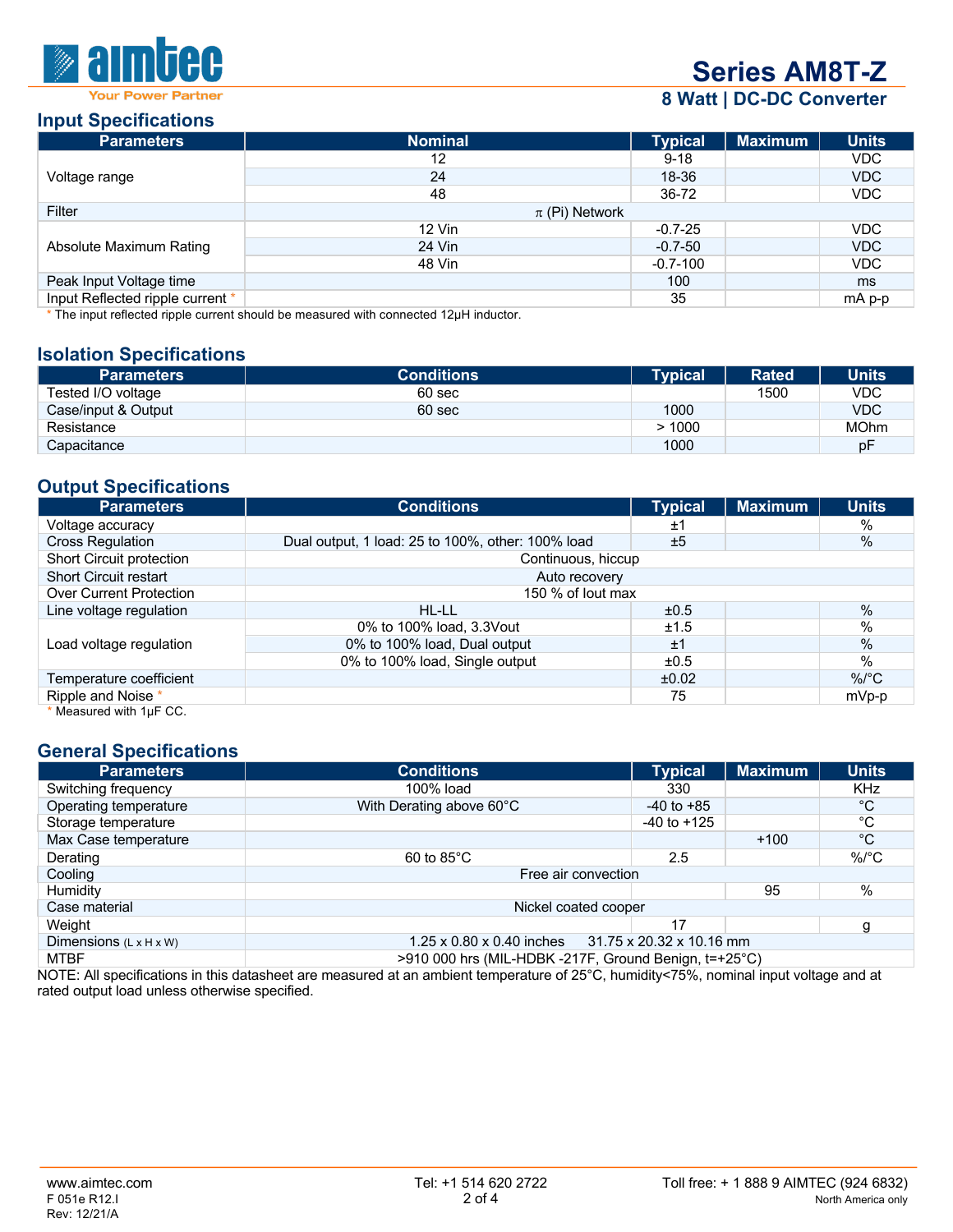

**Series AM8T-Z 8 Watt | DC-DC Converter**

# **Safety Specifications**

| <b>Parameters</b>      |                                                                   |
|------------------------|-------------------------------------------------------------------|
| <b>Agency Approval</b> | UL. CE                                                            |
|                        | EN55032 Class A, with recommended circuit                         |
|                        | IEC61000-4-2, Perf. Criteria A                                    |
|                        | IEC61000-4-3, Perf. Criteria A                                    |
| Standards              | IEC61000-4-4, Perf. Criteria A (external 220uF/100V cap required) |
|                        | IEC61000-4-5, Perf. Criteria A (external 220uF/100V cap required) |
|                        | IEC61000-4-6, Perf. Criteria A                                    |
|                        | IEC61000-4-8, Perf. Criteria A                                    |
|                        | IEC/EN/UL 60950-1:2001 & IEC/EN/UL 62368-1                        |

# **Pin Out Specifications Dimensions**

| Pin | <b>Single</b> | <b>Dual</b> |
|-----|---------------|-------------|
| 2   | -V Input      | -V Input    |
| 3   | -V Input      | -V Input    |
| 9   | No pin        | Common      |
| 11  | N.C.          | -V Output   |
| 14  | +V Output     | + V Output  |
| 16  | -V Output     | Common      |
| 22  | +V Input      | +V Input    |
| 23  | +V Input      | +V Input    |
|     |               |             |

16 4)<br>10.4)

 $\mathbf{r}$ Ш





All dimensions are typical: millimeters (inches) Pin Diameter: 0.50 ± 0.05 (0.02 ± 0.002) Pin Pitch tolerance: ± 0.35 (±0.014) Case tolerance:  $\pm 0.5$  ( $\pm 0.02$ )

# **Derating**



3.00 (0.12)